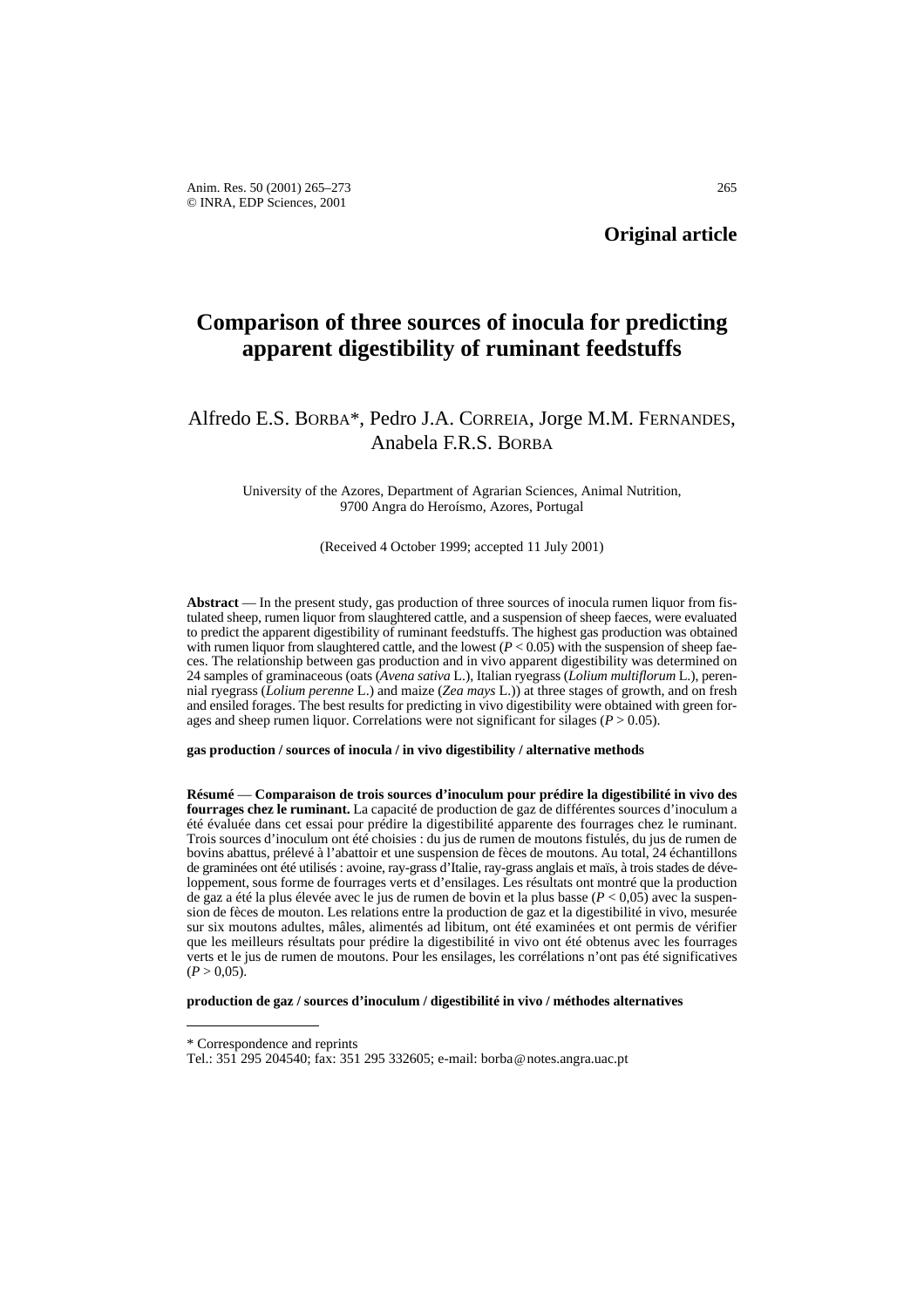#### **1. INTRODUCTION**

The traditional method for measuring gas production, proposed by Menke et al. [19] has the disadvantage of requiring fresh inocula from permanently fistulated animals, and evaluating gas production over 24 hours. In order to avoid these inconveniences, several authors have proposed alternative methods [1, 16, 17, 27]. The advantages of these techniques are to not use surgically modified animals, to simplify the methods and to make a significant contribution to the welfare of laboratory animals.

Khazaal et al*.* [14,15] reported that gas production kinetics described by the equation  $p = a + b (1 - e^{-ct})$  [22] could be used to predict the digestibility and intake of forages. The works of Blümmel and Ørskov [2] and Herrero et al. [12] demonstrated, respectively, that the feed intake of forages and metabolisable energy of Kikuyu grass can be evaluated from in vitro gas production measurements.

In our laboratory, we measured gas production using three sources of inocula [11]: rumen fluid from fistulated sheep (traditional method), rumen fluid from slaughtered animals and a sheep faeces suspension. We also tested the same sources of inocula in order to predict the in vivo apparent digestibility [4]. In order to confirm the results obtained in these studies, in the present work we determined the kinetics of gas production with the three sources of inocula and the effect of increasing incubation times from 24 to 96 h.

#### **2. MATERIALS AND METHODS**

#### **2.1. Plant material, animals and diets**

The forages used in the experiment (*n* = 24) were oats (*Avena sativa* L.), Italian ryegrass (*Lolium multiflorum* L.), perennial ryegrass (*Lolium perenne* L.) and maize (*Zea mays* L.), all at three stages of growth. The material had a known chemical composition and in vivo digestibility (Tab. I). All of them were gramineous, and both fresh and ensiled material were analysed.

Oats (O) were harvested at the 5th leaf (L), boot (B) and at the milky kernel (M) stages. Italian ryegrass (I) was harvested at the appearance of the 4th leaf (L), with 5% of the ear (F) and 100% of the ear (H). Perennial ryegrass (P) was harvested at the 4th leaf  $(F)$ , 5% ear  $(F)$  and the 100% ear (H) stages. Maize (M) was harvested with the kernels at the early milk (E), soft (S) and hard dough (H) stages. All forages were analysed as both fresh (F) and ensiled (E). The fodder was dried at 65 °C and grounded to 1 mm.

Six adult male sheep with body weights of approximately  $15 \text{ W}^{0.75}$  were used per treatment for the in vivo digestibility

| Forage                          | $\boldsymbol{n}$ | DM<br>$g \cdot kg^{-1}$ | CP          | $g \cdot kg^{-1}$ DM<br>ADF<br><b>NDF</b> |         |                      |
|---------------------------------|------------------|-------------------------|-------------|-------------------------------------------|---------|----------------------|
|                                 |                  |                         |             |                                           |         | $g \cdot kg^{-1}$ DM |
| $\text{Oats}^1$                 | 6                | $141 - 349$             | $68 - 190$  | 476–598                                   | 331-384 | 514-665              |
| Italian ryegrass <sup>2</sup>   | 6                | $119 - 216$             | $134 - 256$ | 499-636                                   | 264-407 | 564-712              |
| Perennial ryegrass <sup>3</sup> | 6                | $149 - 233$             | $121 - 255$ | $403 - 656$                               | 234-413 | 493-742              |
| Maize <sup>4</sup>              | 6                | 208-449                 | $71 - 91$   | 495–539                                   | 265–339 | 555-638              |

|  |  |  | Table I. Mean data for forage composition. |
|--|--|--|--------------------------------------------|

<sup>1</sup> Borba & Ramalho Ribeiro [6]; <sup>2</sup> Borba & Ramalho Ribeiro [4]; <sup>3</sup> Borba & Ramalho Ribeiro [7]; <sup>4</sup> Borba and Ramalho Ribeiro [5].

Note: n – Number of observations; DM – Dry matter; CP – Crude protein; NDF – Neutral detergent fibre; ADF – Acid detergent fibre; DMD – Dry matter digestibility.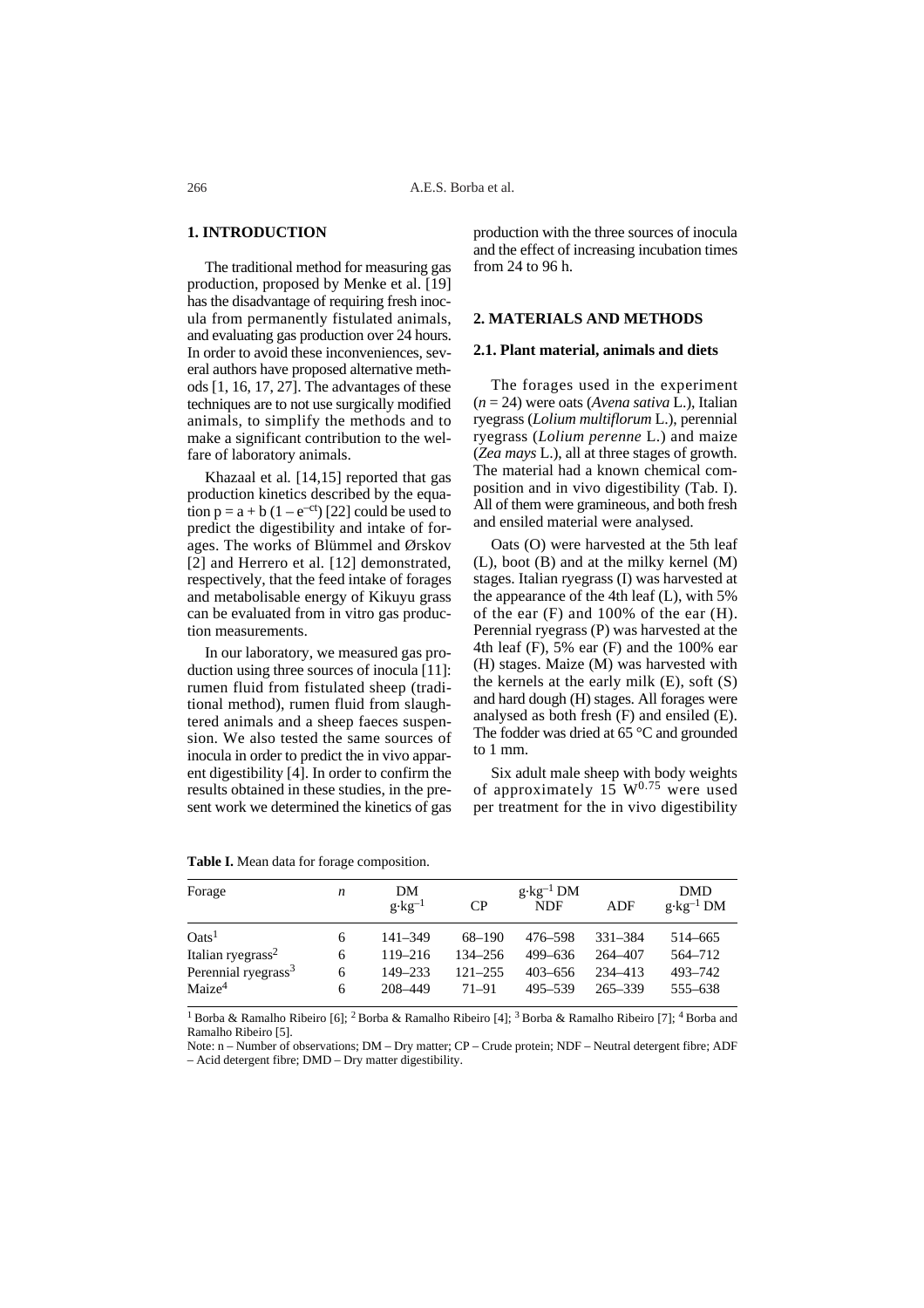determinations. The digestibility trials lasted 21 days: a 14-day adaptation period and a 7-day collection period. The animals were fed ad libitum.

#### **2.2. Gas production procedure**

Gas production was measured as described by Menke et al*.* [19]. Two hundred mg of sampled dry matter was weighed in triplicate and placed in a glass syringe to which 30 mL of a mixture of rumen liquor (Menke medium mixture) was added and kept in  $CO<sub>2</sub>$ . Subsequently the glass syringe was incubated at  $39 \pm 0.5$  °C in an electrically heated isothermal oven equipped with a rotor, which rolled continuously at 1–2 rpm. Gas production was measured at 4, 8, 12, 24, 48, 72 and 96 hours after the onset of incubation. Differences in the composition and activity of the rumen liquor were controlled by nine parallel measurements, a blank test, and incubation of a roughage and a concentrate standard.

Rumen liquor was obtained from the sheep  $(n = 3)$  via a fistula. The animals had free access to good quality hay (17% crude protein) and water and were fed 200 g $\cdot$ d<sup>-1</sup> of concentrate with 19% CP.

The inocula source reported by Nicolic' et al*.* [21] was also employed. Rumen contents were removed from six healthy cattle immediately after slaughter and stored in thermolagged containers. After straining through four layers of gauze, the rumen liquor was mixed with the Menke medium mixture solution and saturated with  $CO<sub>2</sub>$ . The use of a high number of donor animals reduced the variability of the microbial activity of the inocula.

Data for gas production were fitted to the exponential equation proposed by Ørskov and McDonald [22]:

$$
p = a + b \left(1 - e^{-ct}\right)
$$

in which p represents gas production at time (t), and a, b and c represent constant values in the exponential equation.

The other source of inocula was that proposed by El Shaer et al*.* [10]. Fifty grams of sheep faeces were collected within 1 h of voiding from three sheep with free access to good quality hay (17% crude protein) and water, and also fed 200  $g \cdot d^{-1}$  of concentrate with 19% crude protein. Faeces were macerated and mixed with 50 mL of Menke medium mixture solution previously saturated with  $CO<sub>2</sub>$ . The mixture was subsequently filtered after being made up to 300 mL by adding buffer solution. The pH of the suspension was adjusted to 6.8 using Menke medium mixture.

#### **2.3. Statistical analysis**

Values for total gas production after 96 hours were submitted to an analysis of variance on the basis of three methods of incubation, four species, three growth stages and two methods of preservation. Nine individual measurements were taken, giving 648 results and the degrees of freedom for error (576) were based upon the number of measurements and their interactions, according to the published method proposed by Steel and Torrie [25].

Simple and multiple regression analysis were used to investigate the relationship between in vivo digestibility and the variables of gas production with the three sources of inocula.

### **3. RESULTS AND DISCUSSION**

The variance analysis of the results of gas production at 96 h for the three methods of incubation, four species, three growth stages and two methods of conservation are presented in Table II.

The gas production using cattle rumen liquor was significantly greater  $(P < 0.05)$ than that using the sheep rumen liquor, which was significantly greater  $(P < 0.05)$ than that using the sheep faeces suspension.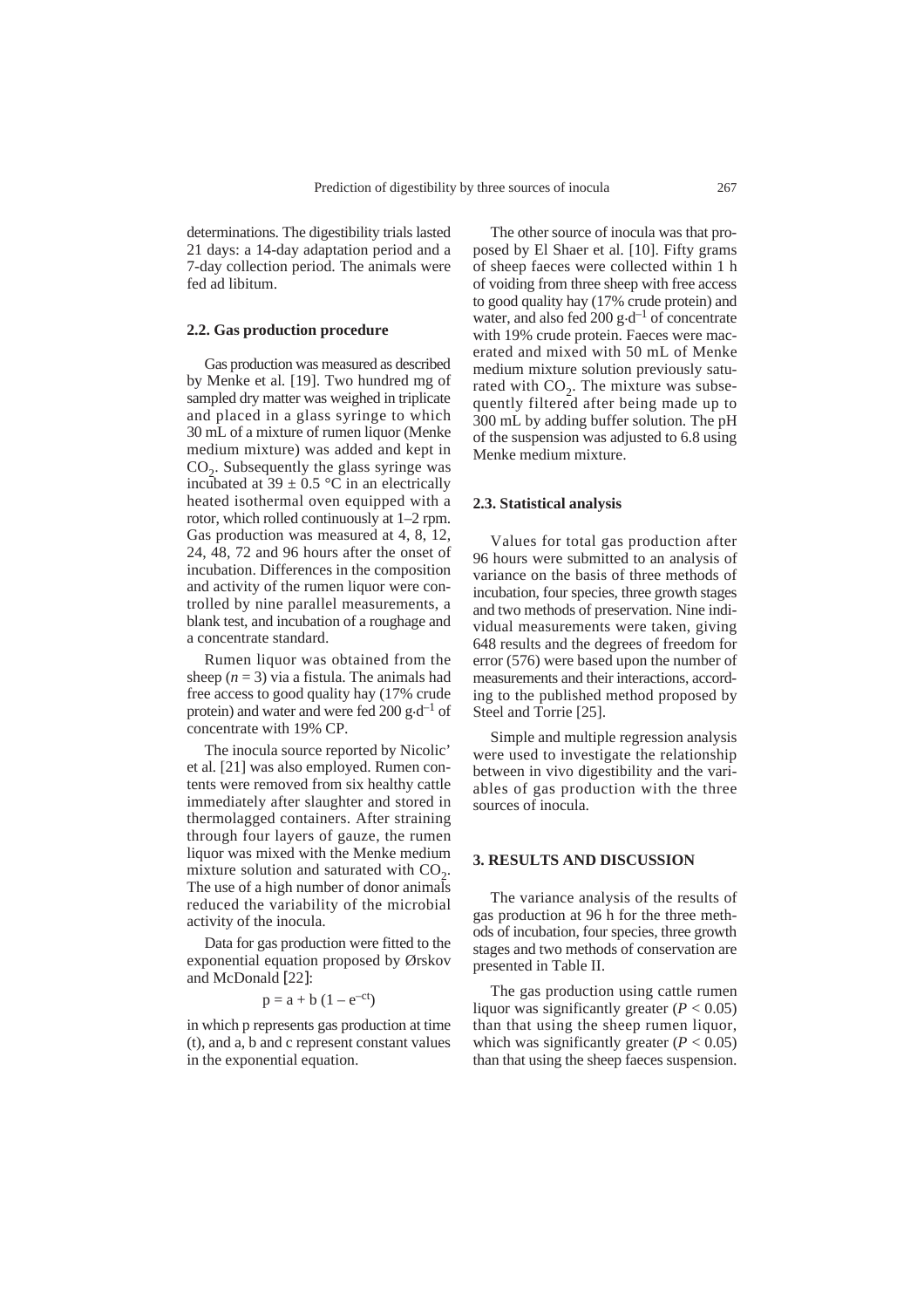|                                 | $\boldsymbol{n}$ | 96 h gas production (ml) $\cdot$ 200 mg <sup>-1</sup> DM |
|---------------------------------|------------------|----------------------------------------------------------|
| Method $(A)$                    |                  |                                                          |
| Rumen liquor from sheep         | 216              | 41.63 b                                                  |
| Rumen liquor slaughtered cattle | 216              | 48.92 c                                                  |
| Suspension of sheep faeces      | 216              | 38.98 a                                                  |
| SЕ                              |                  | 0.467                                                    |
| Forages (B)                     |                  |                                                          |
| Oats                            | 162              | $42.51 \text{ c}$                                        |
| Italian ryegrass                | 162              | $37.34 \text{ a}$                                        |
| Perennial ryegrass              | 162              | 40.22 <sub>b</sub>                                       |
| Maize                           | 162              | 52.64 d                                                  |
| <b>SE</b>                       |                  | 0.539                                                    |
| Growth stages $(C)$             |                  |                                                          |
| 1                               | 216              | 42.60 a                                                  |
| 2                               | 216              | 44.84 b                                                  |
| 3                               | 216              | 42.09 a                                                  |
| SЕ                              |                  | 0.467                                                    |
| Conservation (D)                |                  |                                                          |
| Fresh                           | 324              | 45.25 b                                                  |
| Ensiled                         | 324              | $41.11 \text{ a}$                                        |
| SE                              |                  | 0.381                                                    |

**Table II.** Variance analysis of the results of gas production obtained by the three methods of incubation, the four species, the three growth stages and two methods of conservation.

Note:  $n -$  Number of observations;  $SE -$  Standard error; a, b, c, d – Within the same row, means displaying the same letter do not differ significantly  $(P < 0.05)$ .

Gas production from the oats was higher than that from perennial ryegrass which was higher than that from the Italian ryegrass. Gas production from maize was significantly higher than that from the other forages. Gas production was significantly greater from materials at the intermediate growth stage (due to the highest content of fermentable carbohydrates) than at earlier or later stages and greater from fresh than from ensiled material (Tab. II), probably due to a reduction in pH that can decrease ruminal methanogenesis [13].

The increase in gas production obtained with liquor from slaughtered cows, does not agree with the results obtained by Gonçalves and Borba [11], at 24 hours incubation time. This can easily be explained by the fact that the feeding of the liquor donor cows is

unknown, and could vary. Although we used liquor from six cows to reduce variability of the inocula microbial activity, in fact we introduced a variation source.

Gas production constants, obtained by the methodology described by McDonald [18], can be found in Table III, for the three sources of inocula. In a first analysis, the r.s.d. of the method that uses sheep rumen liquor, was lower than the r.s.d. from the other two experiments. These results are in accordance with what was observed in variance analysis (Tab. II), in which the potential gas production (b value) was lower with the method that used sheep rumen liquor than the method that used rumen liquor from slaughtered cows, which was greater than that in which the sheep faeces suspension was used.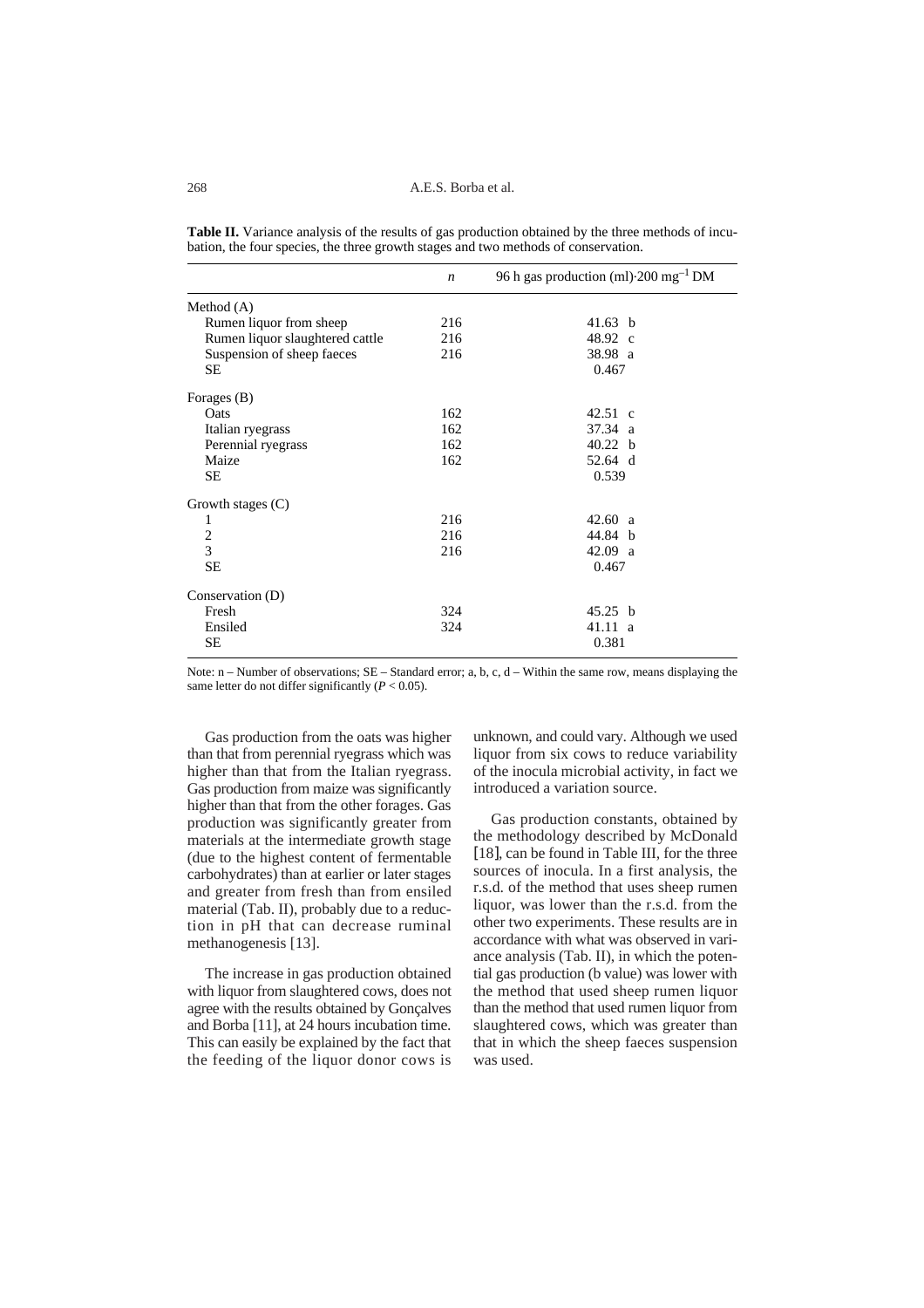| Rumen liquor from sheep |         |       |             | Rumen liquor from bovine |          |             |              | Sheep faecal suspension |          |       |             |      |
|-------------------------|---------|-------|-------------|--------------------------|----------|-------------|--------------|-------------------------|----------|-------|-------------|------|
| Feeds                   | a       | b     | $\mathbf c$ | rsd                      | a        | $\mathbf b$ | $\mathbf{c}$ | rsd                     | a        | b     | $\mathbf c$ | rsd  |
| <b>OLF</b>              | $-6.11$ | 47.92 | 0.0497      | 1.39                     | $-6.75$  | 54.10       | 0.0513       | 2.28                    | $-4.10$  | 59.06 | 0.0177      | 4.41 |
| <b>OLE</b>              | $-5.71$ | 44.71 | 0.0455      | 1.56                     | $-4.76$  | 51.91       | 0.0484       | 2.30                    | $-9.57$  | 54.37 | 0.0204      | 4.17 |
| <b>OBF</b>              | $-6.01$ | 50.41 | 0.0553      | 1.22                     | $-6.89$  | 56.12       | 0.0534       | 1.99                    | $-10.99$ | 57.62 | 0.0206      | 3.96 |
| <b>OBE</b>              | $-3.17$ | 40.24 | 0.0457      | 1.18                     | $-2.08$  | 47.12       | 0.0443       | 1.51                    | $-4.37$  | 57.68 | 0.0163      | 3.35 |
| <b>OMF</b>              | $-1.14$ | 43.56 | 0.0426      | 0.84                     | $-2.14$  | 57.15       | 0.0426       | 1.73                    | $-2.12$  | 54.49 | 0.0142      | 2.33 |
| <b>OME</b>              | $-3.24$ | 45.35 | 0.0350      | 1.02                     | $-4.17$  | 51.30       | 0.0469       | 2.68                    | $-3.41$  | 65.90 | 0.0134      | 3.19 |
| ILF                     | $-6.64$ | 40.66 | 0.0438      | 1.57                     | $-9.42$  | 47.13       | 0.0519       | 2.20                    | $-4.99$  | 42.74 | 0.0159      | 2.21 |
| ILE                     | $-5.72$ | 41.83 | 0.0477      | 1.90                     | $-6.81$  | 47.57       | 0.0539       | 2.18                    | $-11.10$ | 51.90 | 0.0182      | 3.48 |
| <b>IFF</b>              | $-6.52$ | 50.75 | 0.0481      | 1.42                     | $-7.66$  | 50.40       | 0.0485       | 2.24                    | $-5.35$  | 60.61 | 0.0169      | 4.65 |
| <b>IFE</b>              | $-4.66$ | 46.80 | 0.0429      | 1.72                     | $-5.82$  | 50.78       | 0.0476       | 2.61                    | $-5.90$  | 58.29 | 0.0154      | 4.21 |
| <b>IHF</b>              | $-2.84$ | 43.59 | 0.0377      | 1.21                     | $-4.95$  | 54.64       | 0.0472       | 2.62                    | $-2.04$  | 63.16 | 0.0114      | 3.67 |
| <b>IHE</b>              | $-4.72$ | 38.45 | 0.0357      | 1.24                     | $-14.05$ | 44.71       | 0.0444       | 0.96                    | $-6.21$  | 55.47 | 0.0080      | 0.92 |
| <b>PLF</b>              | $-3.91$ | 48.66 | 0.0583      | 0.94                     | $-6.10$  | 55.98       | 0.0664       | 1.83                    | $-4.03$  | 50.85 | 0.0268      | 3.19 |
| <b>PLE</b>              | $-2.78$ | 38.44 | 0.0441      | 0.80                     | $-0.97$  | 47.73       | 0.0571       | 1.43                    | $-1.45$  | 50.73 | 0.0174      | 2.29 |
| PFF                     | $-7.09$ | 50.41 | 0.0566      | 1.41                     | $-5.30$  | 59.81       | 0.0508       | 1.53                    | $-4.41$  | 47.42 | 0.0238      | 4.60 |
| <b>PFE</b>              | $-5.74$ | 44.80 | 0.0430      | 1.77                     | $-5.30$  | 52.96       | 0.0483       | 2.35                    | $-4.70$  | 56.08 | 0.0181      | 4.02 |
| PHF                     | $-4.01$ | 40.86 | 0.0274      | 1.43                     | $-3.66$  | 45.64       | 0.0385       | 1.61                    | $-2.99$  | 49.09 | 0.0117      | 2.90 |
| <b>PHE</b>              | $-4.51$ | 38.13 | 0.0332      | 1.53                     | $-5.97$  | 46.23       | 0.0399       | 1.77                    | $-3.13$  | 61.48 | 0.0105      | 2.77 |
| <b>MEF</b>              | 0.48    | 54.53 | 0.0640      | 1.60                     | $-5.19$  | 67.50       | 0.0623       | 1.19                    | $-1.60$  | 58.70 | 0.0303      | 2.01 |
| <b>MEE</b>              | $-5.32$ | 49.59 | 0.0485      | 1.03                     | $-7.18$  | 63.63       | 0.0459       | 1.80                    | $-6.26$  | 60.50 | 0.0200      | 2.74 |
| <b>MSF</b>              | $-2.32$ | 52.97 | 0.0615      | 1.25                     | $-11.19$ | 73.67       | 0.0634       | 2.12                    | $-3.50$  | 48.31 | 0.0306      | 1.21 |
| <b>MSE</b>              | $-0.49$ | 46.05 | 0.0575      | 1.48                     | $-8.10$  | 64.03       | 0.0518       | 2.09                    | $-2.23$  | 54.45 | 0.0322      | 1.50 |
| <b>MHF</b>              | $-3.06$ | 53.26 | 0.0613      | 1.46                     | $-8.93$  | 76.98       | 0.0530       | 1.60                    | $-1.26$  | 52.11 | 0.0287      | 1.05 |
| <b>MHE</b>              | $-6.47$ | 53.09 | 0.0854      | 1.20                     | $-8.73$  | 65.13       | 0.0577       | 2.40                    | $-3.88$  | 46.92 | 0.0397      | 1.09 |

**Table III.** Gas production characteristics defined by the equation  $p = a + b$  (1–e<sup>-ct</sup>), using the three sources of inocula.

Oats (O) were harvested at the 5th leaf (L), boot (B) and at the milky kernel (M) stages. Italian ryegrass (I) was harvested at appearance of the 4th leaf (L), with 5% of ear (F) and 100% ear (H). Perennial ryegrass (P) was harvested at the 4th leaf (F), 5% ear (F) and the 100% ear (H) stages. Maize (M) was harvested with the kernels at the early milk (E), soft (S) and hard dough (H) stages. All forages were analysed both fresh (F) and ensiled (E).

Prediction of digestibility by three sources of inocula

Prediction of digestibility by three sources of inocula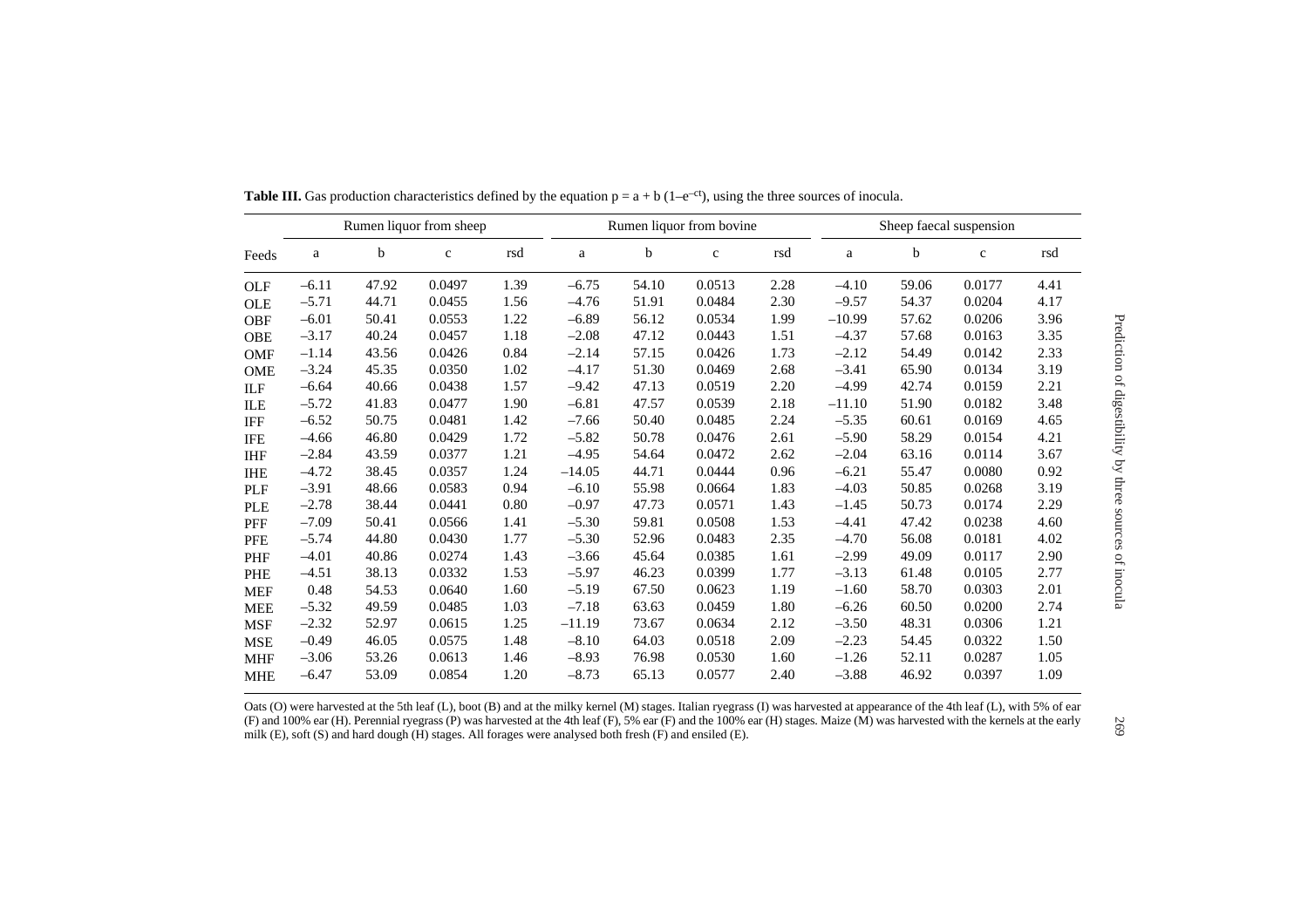With the method that used suspension of sheep faeces, the lower values of c indicate that when the suspension of sheep faeces was used as source of inocula, gas production had not ceased by the end of the trial. More trials must be conducted, namely with this source of inocula.

The nutritive value of forages is subject to considerable variation, especially when harvested at different stages of growth and subjected to different methods of conservation. Therefore, a simple, reliable and inexpensive technique that predicts the nutritive value of the forages is very important.

We observed that the method that used sheep rumen liquor (Tab. IV) displayed a significant correlation, both with simple regression and  $a + b + c$  to multiple regressions. The values found were lower than the

ones related by Khazaal et al*.* [14]. With the method that used rumen liquor from slaughtered cows (Tab. IV), significant results were achieved just with the c constant, in the case of simple regressions, and with  $(a + b) + c$  in the case of multiple regressions. The method did not give results as good as those described by Nicolic' et al*.* [21], for in vitro digestibility. With the method that used suspension of sheep faeces (Tab. IV), significant correlations were obtained only with  $(a + b)$ , on the contrary to that put forth by El Shaer et al*.* [10] and Omed et al*.* [23] for in vitro digestibility.

When green forages and silages were separated, it was possible to verify that the method that used sheep rumen liquor gave good results on in vivo apparent digestibility prediction of green gramineae, especially

**Table IV.** Relationship of in vivo DM apparent digestibility (DMD) and gas production characteristics generated from the equation  $p = a + b(1-e^{-ct})$ , using the three sources of inocula.

| Variable                 | $\boldsymbol{n}$ | r    | Significance | rsd  |  |
|--------------------------|------------------|------|--------------|------|--|
| Rumen liquor from sheep  |                  |      |              |      |  |
| a                        | 24               | 0.44 | 0.0294       | 5.97 |  |
| b                        | 24               | 0.37 | 0.0711       | 6.18 |  |
| $\mathbf{C}$             | 24               | 0.33 | 0.1146       | 6.29 |  |
| $(a + b)$                | 24               | 0.18 | 0.4064       | 6.56 |  |
| $a + b$                  | 24               | 0.59 | 0.0122       | 5.53 |  |
| $a + b + c$              | 24               | 0.59 | 0.0334       | 5.65 |  |
| $(a + b) + c$            | 24               | 0.34 | 0.2739       | 6.42 |  |
| Rumen liquor from bovine |                  |      |              |      |  |
| a                        | 24               | 0.15 | 0.4953       | 6.60 |  |
| b                        | 24               | 0.11 | 0.5954       | 6.63 |  |
| $\mathbf{C}$             | 24               | 0.50 | 0.0137       | 5.79 |  |
| $(a + b)$                | 24               | 0.07 | 0.7474       | 6.65 |  |
| $a + b$                  | 24               | 0.16 | 0.5876       | 6.73 |  |
| $a + b + c$              | 24               | 0.53 | 0.0788       | 5.93 |  |
| $(a + b) + c$            | 24               | 0.53 | 0.0307       | 5.78 |  |
| Sheep faecal suspension  |                  |      |              |      |  |
| a                        | 24               | 0.30 | 0.1580       | 6.37 |  |
| b                        | 24               | 0.32 | 0.1251       | 6.31 |  |
| $\mathbf{C}$             | 24               | 0.20 | 0.3495       | 6.53 |  |
| $(a + b)$                | 24               | 0.42 | 0.0411       | 6.05 |  |
| $a + b$                  | 24               | 0.44 | 0.1049       | 6.13 |  |
| $a + b + c$              | 24               | 0.46 | 0.1882       | 6.22 |  |
| $(a + b) + c$            | 24               | 0.43 | 0.1219       | 6.17 |  |

270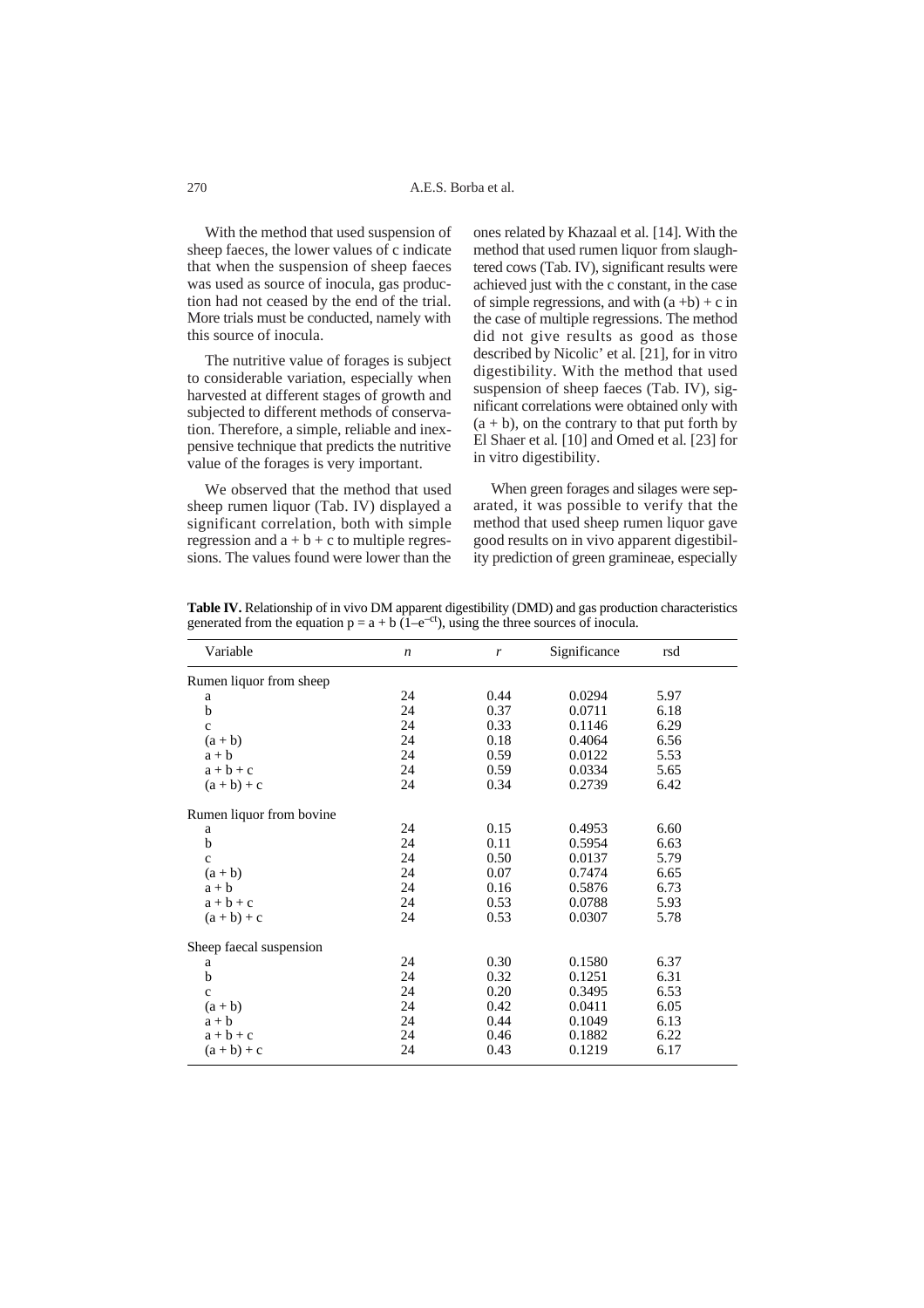with multiple regressions (Tab. V). The same was not observed for silages.

For the method that used sheep rumen liquor, no significant differences were obtained with green fodder or silages (Tab. V). With the method that used suspension of sheep faeces, no significant results were found for green grasses, but some significant differences were found for silages (Tab. V) with  $(a + b)$  and with  $(a + b) + c$ . Mauricio et al. [16] and Altaf et al. [1] reported that faecal material has a potential as an alternative inocula to rumen liquor for in vitro gas production techniques for estimating total gas production in vitro and in vitro organic matter digestibility.

Khazaal et al. [14] reported that gas production methods have important potential in the prediction of animal performance. These authors have observed the highest accuracy for predicting in vivo DM apparent digestibility from gas production,  $(a + b)$ ,  $R^2 = 0.583$ ; (a + b) + c,  $R^2 = 0.608$  and  $a + b + c$ ,  $R^2 = 0.784$ , when they use 10 graminaceous and leguminous hays. Also Khazaal et al. [15] observed  $(a + b)$ ,

 $R^2 = 0.708$ ; (a + b) + c,  $R^2 = 0.733$  and  $a + b + c$ ,  $R^2 = 0.738$ , when they used 19 samples of graminaceous and leguminous hays.

As it is possible to observe, the gas production method can be used to predict the digestibility of green forages if sheep rumen liquor is used. It is important to note that the results from Khazaal et al*.* [14] were obtained just with hays. Nagali et al. [20] compared fresh forages and hays and reported that no differences were observed in gas production. Susmel et al*.* [26] observed that the gas production coefficients were moderately correlated with in vivo dry matter digestibility (highest  $r = 0.708$ ).

In a study that examined the relationship between in vitro gas production, concomitant in vitro apparent and true DM degradability, Blümmel et al*.* [3] observed that in vitro gas production and in vitro apparent and true degradability of straw are highly correlated  $(P < 0.0001)$ , *r* being 0.96 and 0.95 respectively. Gas production alone is never sufficient to predict organic matter digestibility in samples varying in ash, crude

**Table V.** Relationship between in vivo DM apparent digestibility (DMD) of fresh and ensiled forage and gas production characteristics generated from the equation  $p = a + b$  (1–e<sup>-ct</sup>), using the three sources of inocula.

| Forages                   | Variable      | $\boldsymbol{n}$ | r    | Significance | rsd  |
|---------------------------|---------------|------------------|------|--------------|------|
| Rumen liquor from sheep   |               |                  |      |              |      |
| Fresh forage              | $a + b + c$   | 12               | 0.92 | 0.0011       | 3.09 |
| Fresh forage              | $(a + b) + c$ | 12               | 0.86 | 0.0025       | 3.89 |
| Ensiled forage            | $a + b + c$   | 12               | 0.34 | 0.7981       | 5.48 |
| <b>Ensiled</b> forage     | $(a+b)+c$     | 12               | 0.21 | 0.8114       | 5.36 |
| Rumen liquor from bovine. |               |                  |      |              |      |
| Fresh forage              | $a + b + c$   | 12               | 0.55 | 0.3813       | 6.71 |
| Fresh forage              | $(a + b) + c$ | 12               | 0.51 | 0.2536       | 6.51 |
| Ensiled forage            | $a + b + c$   | 12               | 0.34 | 0.7981       | 5.48 |
| <b>Ensiled</b> forage     | $(a + b) + c$ | 12               | 0.21 | 0.8114       | 5.36 |
| Sheep faecal suspension   |               |                  |      |              |      |
| Fresh forage              | $a + b + c$   | 12               | 0.57 | 0.3388       | 6.59 |
| Fresh forage              | $(a + b) + c$ | 12               | 0.42 | 0.4252       | 6.90 |
| Ensiled forage            | $a + b + c$   | 12               | 0.72 | 0.1008       | 4.02 |
| Ensiled forage            | $(a + b) + c$ | 12               | 0.72 | 0.0366       | 3.80 |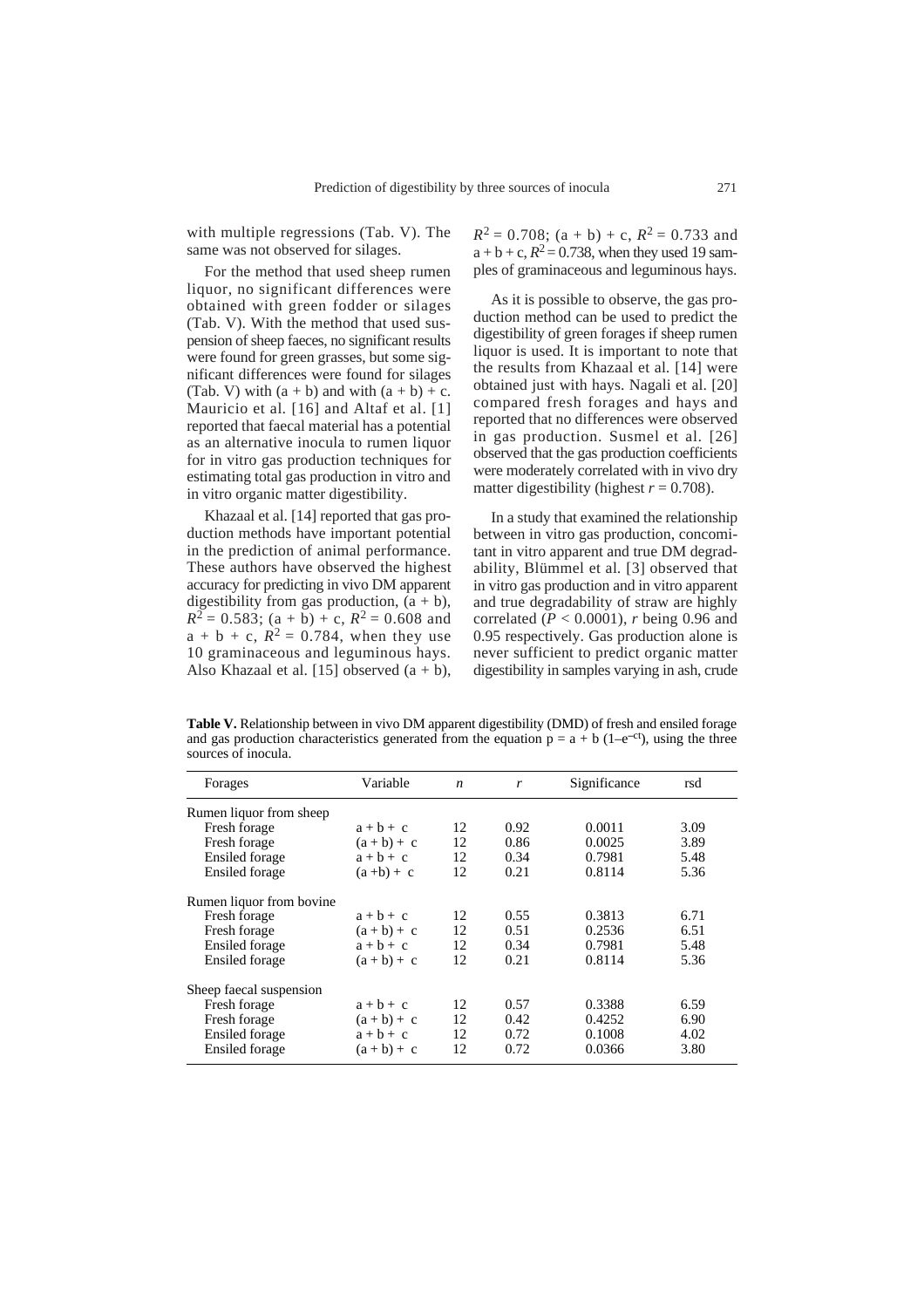protein (CP), ether extract (EE), as in the present case, since there is not as much gas from CP/EE as from Carbohydrates. Good results are only obtained for homogenous sample pools, for instance in straw [3] where CP does not interfere and where dry matter digestibility is only affected by carbohydrate digestibility which is expressed by gas.

The low prediction in silages can be explained by the variability in the preservation levels. Sileshi et al. [24] reported that the use of in vitro gas production parameters in the prediction of rumen dry matter disappearance of forages, depends on the type of forage used. The different phases in the gas production profiles are caused by fermentation of the soluble and non-soluble fractions and by turnover of the microbial population [9].

#### **4. CONCLUSION**

When comparing the three sources of inocula, it may be concluded that the highest gas production was obtained with the rumen liquor from slaughtered cattle. The use of the sheep faeces suspension gave significantly lower gas production  $(P < 0.05)$ than the rumen liquor from slaughtered cattle. Statistical differences ( $P < 0.05$ ) were also observed between the results of gas production with rumen liquor from slaughtered cattle and from sheep.

The method that uses sheep rumen liquor can be used to predict the in vivo apparent digestibility in fresh forages. The alternative inocula sources did not allow for a good prediction of in vivo apparent digestibility.

#### **ACKNOWLEDGEMENTS**

The authors express their appreciation to JNICT, PRAXIS XXI and CITA-A for financial support of this research. We also thank Goretti Fagundes and Gilberta Goulart for their excellent technical assistance in the laboratory and Dr J.F. Moreira da Silva for the revision of the text.

## **REFERENCES**

- [1] Altaf U.R., Mauricio R., Mould F.L., Smith T., Owen E., Phipps R.H., Theodorou M.K., Comparison of bovine rumen liquor and bovine faeces as sources of microorganisms for the in vitro gas production techniques for assessing silages of maize and maize plant fractions, Proceedings of the British Society of Animal Science, BSAS Annual Winter Meeting, Scarborough, UK, 1998, 60 p.
- [2] Blümmel B.Y., Ørskov E.R., Comparison of in vitro gas production and nylon bag degradability of roughages in predicting feed intake in cattle, Anim. Feed Sci. Technol. 40 (1993) 109–119.
- [3] Blümmel B.Y., Steingass H., Becker K., The relationship between in vitro gas production, in vitro microbial biomass yield and 15N incorporation and its implications for the prediction of voluntary feed intake of roughages, Brit. J. Nutr. 77 (1997) 911–921.
- [4] Borba A.E.S., Gonçalves L.M.O., A comparison of three sources of inocula in the gas production method as predictors of the in vivo apparent digestibility, 47th Annual Meeting of the European Association for Animal Production, Lillehammer, Norway, 1996, 78 p.
- [5] Borba A.E.S., Ramalho Ribeiro J.M.C., Valor nutritivo do azevém verde e ensilado, em três fases de desenvolvimento, Rev. Portuguesa Zoot*.* 1 (1994) 63–75.
- [6] Borba A.E.S., Ramalho Ribeiro J.M.C., Variação do valor nutritivo e da degradabilidade in situ da matéria seca e da proteína bruta do milho com a época de corte e com o método de conservação*,* Rev. Ciên. Agr. 18 (1995) 35–47.
- [7] Borba A.E.S., Ramalho Ribeiro J.M.C., Nutritive value and in situ dry matter and protein degradation of green and ensiled oats at three stage of growth, Rev. Portuguesa Zoot*.* 3 (1996) 55–66.
- [8] Borba A.E.S., Ramalho Ribeiro J.M.C., Nutritive value and in situ dry matter and protein degradability of fresh and ensiled Italian ryegrass at three stage of growth, Arquipélago, Life and Marine Sciences 14A (1996) 85–94.
- [9] Cone J.W., van Gelder A.H., Driehuis F., Description of gas production profiles with a three-phasic model, Anim. Feed Sci. Technol. 66 (1997) 31–45.
- [10] El Shaer H.M., Omed H.M., Chamberlain A.G., Axford R.F.E., Use of faecal organisms from sheep for the in vitro determination of digestibility, J. Agric. Sci. (Camb.) 109 (1987) 257–259.
- [11] Gonçalves L.M.B.O., Borba A.E.S., Study of gas production capacity by three sources of inocula, J. Agric. Sci. (Camb.) 127 (1996) 511–515.
- [12] Herrero M., Fawcett R.H., Dent J.B., Seasonal differences in the metabolizable energy concentration of kikuyu grass as predicted from in vitro gas production measurements, Ann. Zootech. 44 (Suppl.) (1995) 46.